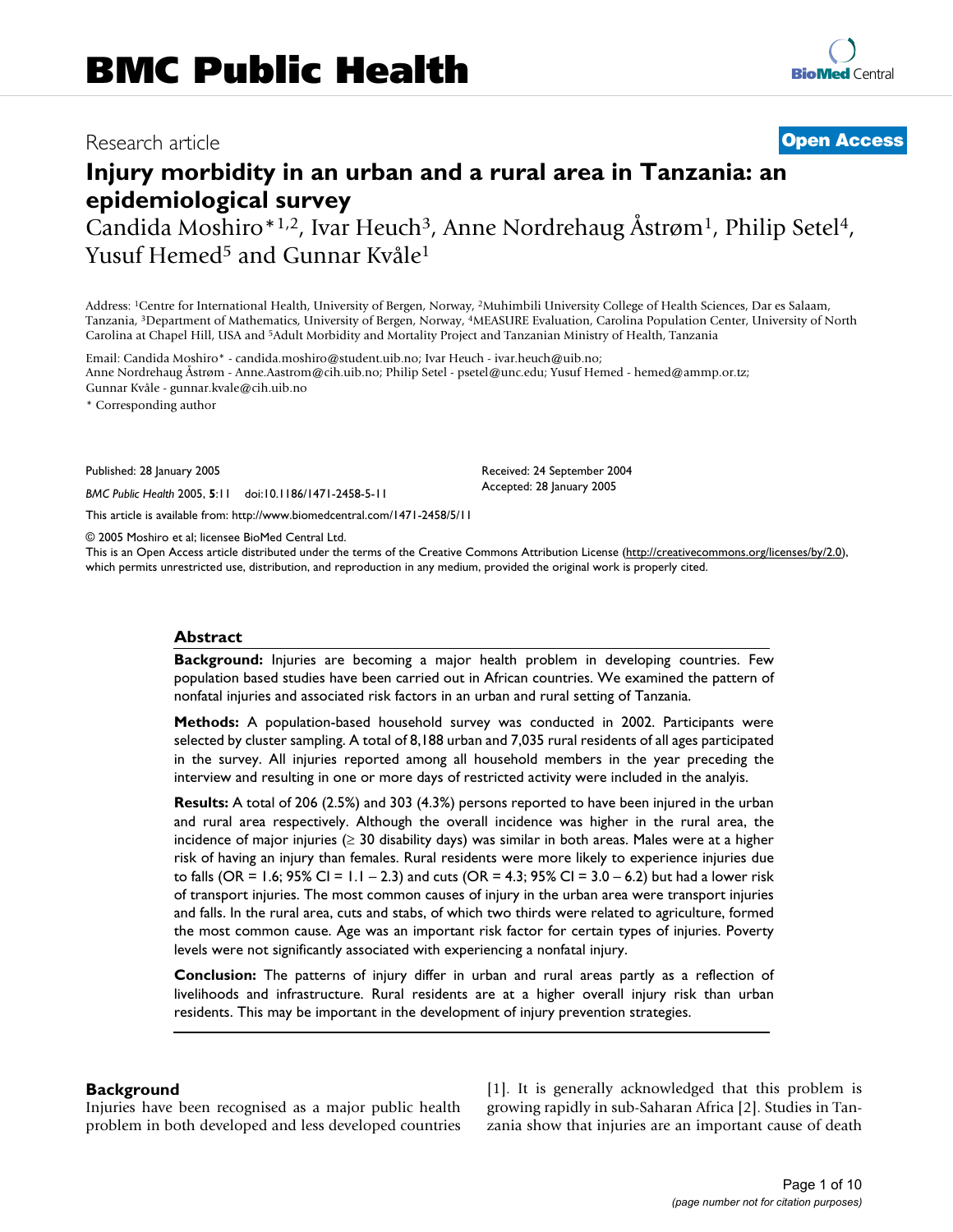among adults [3], and accounted for 12% of all admissions at the national hospital in the country's largest city [4].

Studies on the magnitude of injuries and the groups at risk, have been conducted world-wide, and especially in developed countries. Hospital based studies, which are commonly reported from developing countries, presumably provide a representative picture of the prevalence and incidence of serious injury, but only a partial picture of the circumstances in which injuries occur. Given the limited access to hospital care in poor countries, however, data based on health facility data are not likely to be representative. In contrast, population-based studies are costly and rarely carried out particularly on topics such as injury, which are not high on the public health agenda in developing countries at present.

Several studies have been conducted in high-income countries to examine factors associated with injury morbidity [5-7]. In developing countries, a number of population-based studies on nonfatal injuries have been done [8-14]. In order to understand the circumstances and risk factors associated with nonfatal injuries, we conducted a community-based study in an urban and a rural location of Tanzania. We describe injury patterns in both settings. We also investigate demographic and socioeconomic factors associated with nonfatal injuries.

#### **Methods** *Study area*

#### The survey was conducted in Dar es Salaam city (an urban area) and Hai District (a rural area). These areas are part of a health and demographic surveillance system carried out by the Adult Morbidity and Mortality Project (AMMP) in six districts in Tanzania from 1992 to 2004. One aim of the project was to measure rates and causes of morbidity and mortality. At the time this investigation was carried out, the areas were being prospectively monitored through repeated censuses to ascertain the resident population at risk. Deaths were recorded through an active reporting system and probable cause of death determined by a validated verbal autopsy [15,16].

Dar es Salaam city lies on the east coast of Tanzania. The AMMP demographic surveillance population was situated in two of the city's three municipalities. These areas contained 8 'branches' (an urban administrative unit) and covered 63,330 persons in 15,269 households living in urban and peri-urban neighbourhoods. Hai District lies on the South-Western slopes of Mount Kilimanjaro in Northern Tanzania. The AMMP demographic surveillance area in Hai covered 51 out of 61 villages in the district and around 62% of the total district population (159,906 persons in 40,238 households). Agriculture, livestock keeping and commercial mining are the main economic activities there. Details of the study population have been described elsewhere [15,16].

### *Sampling procedure*

In the urban surveillance area, an initial cluster sample of 500 households was randomly selected. Because initial data collection yielded fewer injuries than expected in the first two enumeration areas, the sample size was increased to 2,000 households with the difference made up of households selected at random from the remaining six surveillance branches. Thus, the final sample under-represented the first two branches. Information was sought on all individuals residing in the selected households. A twostage cluster sampling method was adopted in selecting the rural sample. In the first stage, using existing AMMP data on mortality and poverty, six out of 51 villages were selected to represent different levels of socio-economic status and injury mortality. A random sample of 2,000 households was obtained from the selected villages in the second stage. All individuals in the selected households were included in the survey.

#### *Ethical clearance and informed consent*

Ethical clearance for this study was given by the Tanzania Commission for Science and Technology and the Regional Committee for Medical Research Ethics in Norway. Informed verbal consent was sought from each family. For children below age 15, parents or guardians were interviewed; for adolescents aged 15 to 18, consent was obtained from both the parent and the child.

# *Data collection*

The survey tool was translated into Swahili, back translated into English, and pre-tested before use in the field. Two questionnaires were used in the study. Questionnaire 1 was a screening form used to identify whether a household member had an injury in the past one year that resulted in losing one or more days of 'normal' activity (e.g. not being able to work or go to school). The head of household or any other responsible person was interviewed to obtain information about the household members. Variables included were age, sex, relationship to head of household, level of education, religion, marital status and occupation.

Questionnaire 2 was used to record the circumstances in which the injury occurred. Some of the variables included were: month and year when the injury occurred; cause of the injury; place of occurrence; activity at time of injury; length of disability; and health facility use. Efforts were made to interview the injured person if an adult, otherwise we interviewed an informed member of the injured person's household. The number of days with restricted activity (disability days) was considered as a measure of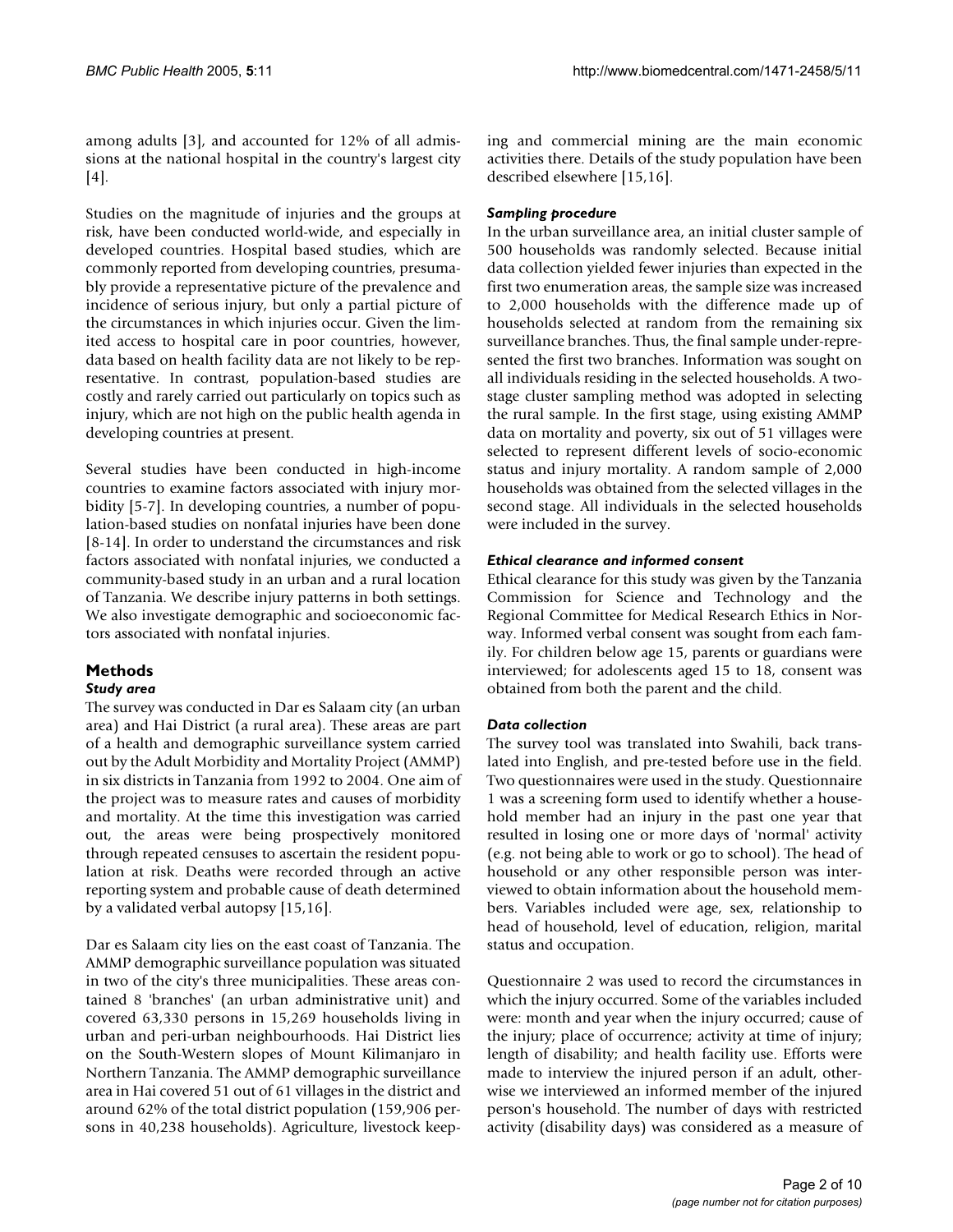| Cause of injury       | <b>Total</b> |      | <b>Males</b>   |      | <b>Females</b> |             |
|-----------------------|--------------|------|----------------|------|----------------|-------------|
|                       | No.          | %    | No.            | %    | No.            | %           |
| Urban (Dar es Salaam) |              |      |                |      |                |             |
| Total                 | 206          | 100  | 136            | 100  | 70             | 100         |
| Transport injuries    | 68           | 33.0 | 43             | 31.6 | 25             | 35.7        |
| Falls                 | 56           | 27.2 | 35             | 25.7 | 21             | 30.0        |
| Cuts/stabs            | 38           | 18.5 | 26             | 9.1  | 12             | 17.1        |
| Burn                  | 12           | 5.8  | 6              | 4.4  | 6              | 8.5         |
| Struck by object      | 12           | 5.8  | $\overline{0}$ | 7.4  | 2              | 2.9         |
| Animal bites          | 4            | 1.9  | 3              | 2.2  |                | 1.4         |
| Assault               | 7            | 3.4  | 4              | 2.9  | 3              | 4.3         |
| Other                 | 9            | 4.4  | 9              | 6.7  | 0              | $\mathbf 0$ |
| <b>Rural (Hai)</b>    |              |      |                |      |                |             |
| Total                 | 303          | 100  | 177            | 100  | 126            | 100         |
| Transport injuries    | 23           | 7.6  | 22             | 12.4 |                | 0.8         |
| Falls                 | 83           | 27.4 | 49             | 27.7 | 34             | 26.9        |
| Cuts/stabs            | 149          | 49.2 | 77             | 43.5 | 72             | 57.I        |
| <b>Burns</b>          | 8            | 5.9  | 8              | 4.5  | $\overline{0}$ | 7.9         |
| Struck by object      | П            | 3.6  | П              | 6.2  | 0              | 0.0         |
| Animal bites          | 6            | 1.9  | 4              | 2.3  | 2              | 1.6         |
| Assault               | 3            | 0.9  | 3              | 1.7  | 0              | $\Omega$    |
| Other                 | 10           | 3.3  | 9              | 5.1  |                | 0.8         |

**Table 1: Cause of nonfatal injury by sex in the urban and rural areas**

severity of injury. Poverty was assessed at the household level using data from the 2000–2001 National Household Budget Survey and variables from AMMP data. The measure of poverty used was a predicted value of monthly consumption expenditure per adult equivalent for each household included in the study [17,18].

#### *Statistical analysis*

Data analysis was done using STATA (version 7). Bivariate analyses were performed by cross tabulations and the chisquared test was used to test for homogeneity. In the case of multiple injuries, the most recent injury episode was considered in all the analysis. Multiple logistic regression was used to examine the influence of socio-demographic and socio-economic factors on the risk of being injured, controlling for potential confounding variables. Odds ratios are reported with 95% confidence intervals. Tests for trend in associations over groups defined by other factors were performed where appropriate.

Preliminary analysis indicated that a long recall period underestimated annual injury rates, with the effect being greater for injuries resulting in <30 disability days while the rates for injuries resulting in 30 or more disability days were quite stable[19]. We therefore categorized severity of injury as 'minor' if resulting in less than 30 days of lost activity and 'major' if resulting in 30 or more days of lost activity. This kind of categorization has also been used in the Ghana study [13]. The category for major injuries is less likely to include actual minor injuries, and therefore constitutes a well-defined small group. However, the category for minor injuries might include some injuries that were actually severe. About 37 (7.3%) individuals who sustained an injury reported between 15 and 21 disability days, with only 3 reporting 22 to 29 days of restricted activity. Poverty quintiles were classified as most poor, very poor, poor, less poor, or least poor in terms of socioeconomic status. Adjustment for clustering was performed with standard STATA commands for analysis of survey data.

#### **Results**

Data were gathered on a total of 15,223 individuals residing in 3,653 households. The urban sample included 8,188 individuals while the rural sample included 7,035 persons. The response rates were 89% and 92% for the urban and rural areas respectively. The rural sample had a larger proportion of individuals aged 44 years and above (24%) compared to the urban area (11%). This was comparable to national averages as reported by the 2002 national census in Hai (17%) and Dar es Salaam (10%)[20]. Educational status was higher in the urban area.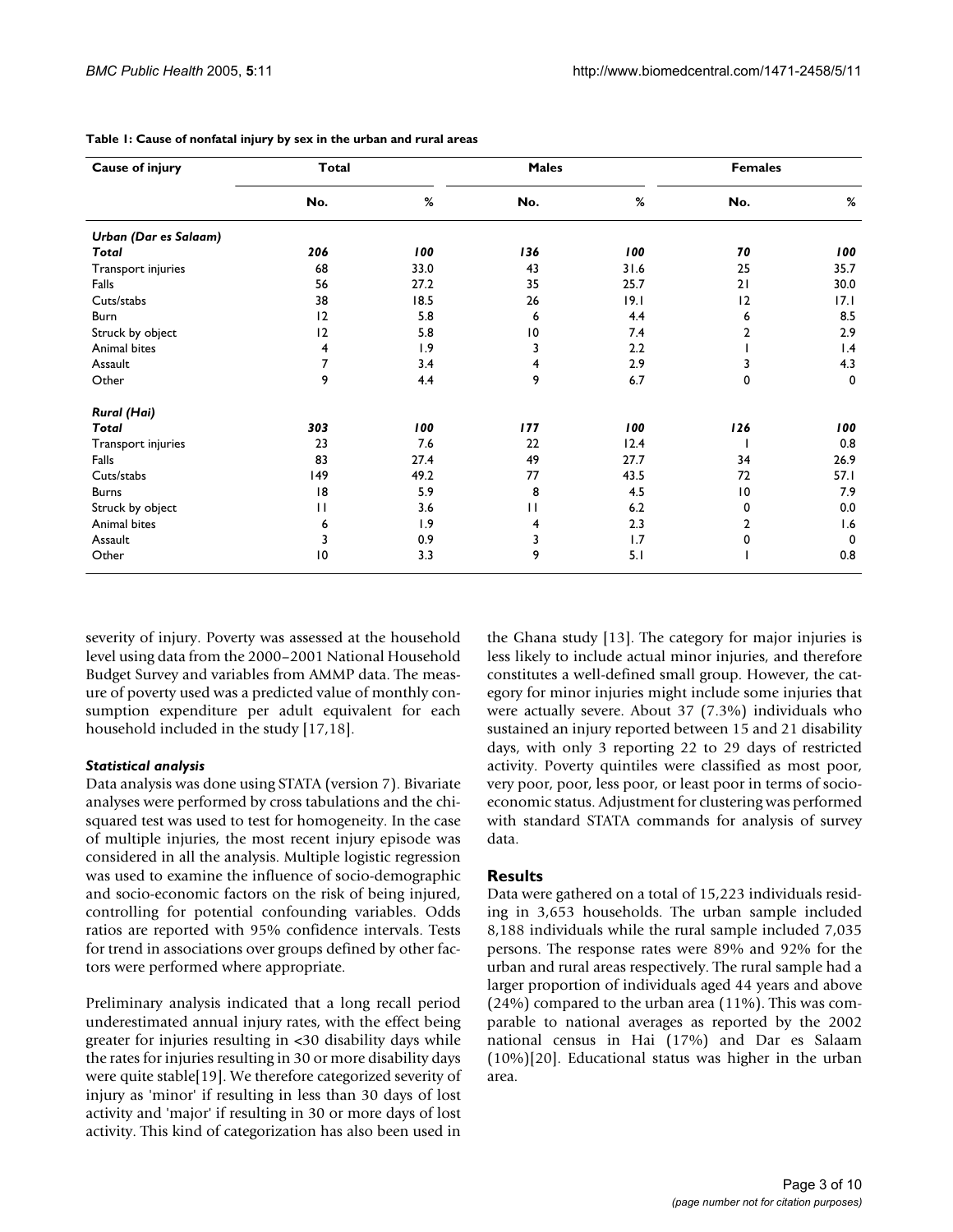**A** 



**B** 



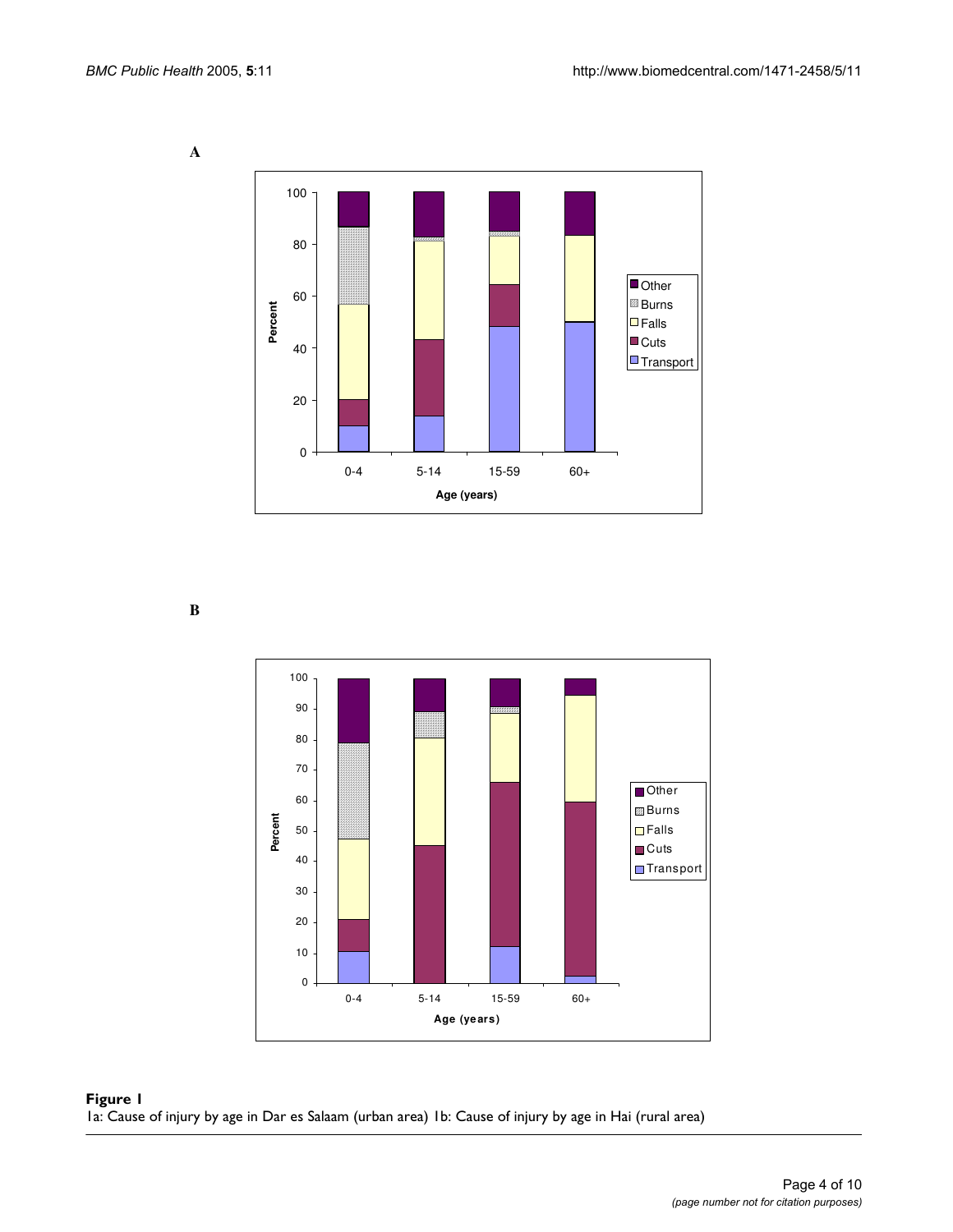| Cause of injury       | No. of all injuries | <b>Both sexes</b>         | <b>Males</b> | <b>Females</b>              |
|-----------------------|---------------------|---------------------------|--------------|-----------------------------|
|                       |                     | Percent of major injuries |              |                             |
| Dar es Salaam (Urban) |                     |                           |              |                             |
| Total                 | 206                 | 33.0                      | 28.7         | 41.4                        |
| Transport injuries    | 68                  | 41.2                      | 34.9         | 52.0                        |
| Falls                 | 56                  | 35.7                      | 28.6         | 47.6                        |
| Cuts/stabs            | 38                  | 21.1                      | 23.1         | 16.7                        |
| Burn                  | 12<br>12<br>20      | 33.3<br>33.3              | 16.7<br>30.0 | 50.0<br>50.0<br>$\mathbf 0$ |
| Struck by object      |                     |                           |              |                             |
| Other                 |                     | 20.0                      | 30.8         |                             |
| Hai (Rural)           |                     |                           |              |                             |
| Total                 | 303                 | 22.8                      | 23.7         | 21.4                        |
| Transport injuries    | 23                  | 30.4                      | 27.3         | 100.0                       |
| Falls                 | 83                  | 38.6                      | 36.7         | 41.2                        |
| Cuts/stabs            | 149                 | 12.8                      | 13.0         | 12.5                        |
| <b>Burns</b>          | 18                  | 16.7                      | 25.0         | 10.0                        |
| Struck by object      | П                   | 45.5                      | 45.5         | $\mathbf 0$                 |
| Other                 | 9                   | 15.8                      | 10.0         | 28.6                        |

<span id="page-4-0"></span>**Table 2: Major injuries as a percentage of all injuries (**≥ **30 disability days) by cause and sex in the urban and rural areas**

Of the total sample, 509 persons reported to have sustained an injury in the past one year preceding the survey, representing an injury incidence of 32.7 per 1,000 persons per year (95% CI= 29.9 – 35.7). The incidence for all, minor and major injuries was 24.5, 16.4 and 8.1 per 1,000 persons per year for Dar es Salaam, and 42.5, 32.8 and 9.7 for Hai district. The mean age of the injured was 27.6 years (standard deviation 20) and 62% were males. Almost all injuries were unintentional (96%). On average, 14 days of normal activity were lost per person because of an injury.

In Dar es Salaam, the most common cause of injury reported in both males and females was transport injuries, followed by falls and cuts (Table 1). In Hai, cuts ranked first, followed by falls and transport injuries. The proportion of individuals who sustained transport injuries in the urban area was four times higher than in the rural area (33.0% vs 7.6% respectively;  $p < 0.001$ ). Cuts and stabs accounted for 49% of the injuries in Hai compared to only 18% in Dar es Salaam (p < 0.001). There was no statistical difference in the distribution of injury categories between males and females in the urban area ( $p = 0.37$ ). In the rural area, males and females differed with respect to the most common causes of injuries ( $p < 0.001$ ), with transport injuries experienced almost exclusively by males, and cuts being more frequent in females.

As expected, the cause of injury varied by age (Figure 1). In the urban area, transport injuries were most common among adults aged 15 years and above while burns were common among children under 5 years. Cuts and stabs ranked second as a cause of injury among the 5 to 14 year olds. In Hai, cuts were the commonest cause of injury in all age groups except among 0–4 year olds where burns and falls were most frequent.

Major injuries accounted for 33% and 23% of all injuries in Dar es Salaam and Hai respectively (Table [2](#page-4-0)). The percentage of transport injuries resulting in a major injury was 41% and 30% in the urban and rural areas respectively. Of cuts or stabs in the rural area, 13% were major whilst in the urban area, 21% of the cuts were major. More than one third of the falls were categorised as major injuries in both areas.

After controlling for age, sex and education, persons residing in Hai were 1.7 times as likely to have had an injury in the past one year as compared to those residing in Dar es Salaam (Table [3](#page-5-0)). Males had a higher risk of being injured than females. Those with primary education only had an increased risk of having an injury compared to their counterparts who had no formal education. Children aged 5 to 14 had slightly higher odds of sustaining a minor injury compared to adults, while for major injuries adults aged 45 years and above were at an increased risk ( $p < 0.01$ ) comparing trends with age for minor and major injuries). After adjusting for age, sex, education and area, there was no significant association between poverty and risk of nonfatal injury. Male sex turned out to be the only significant risk factor for major injuries.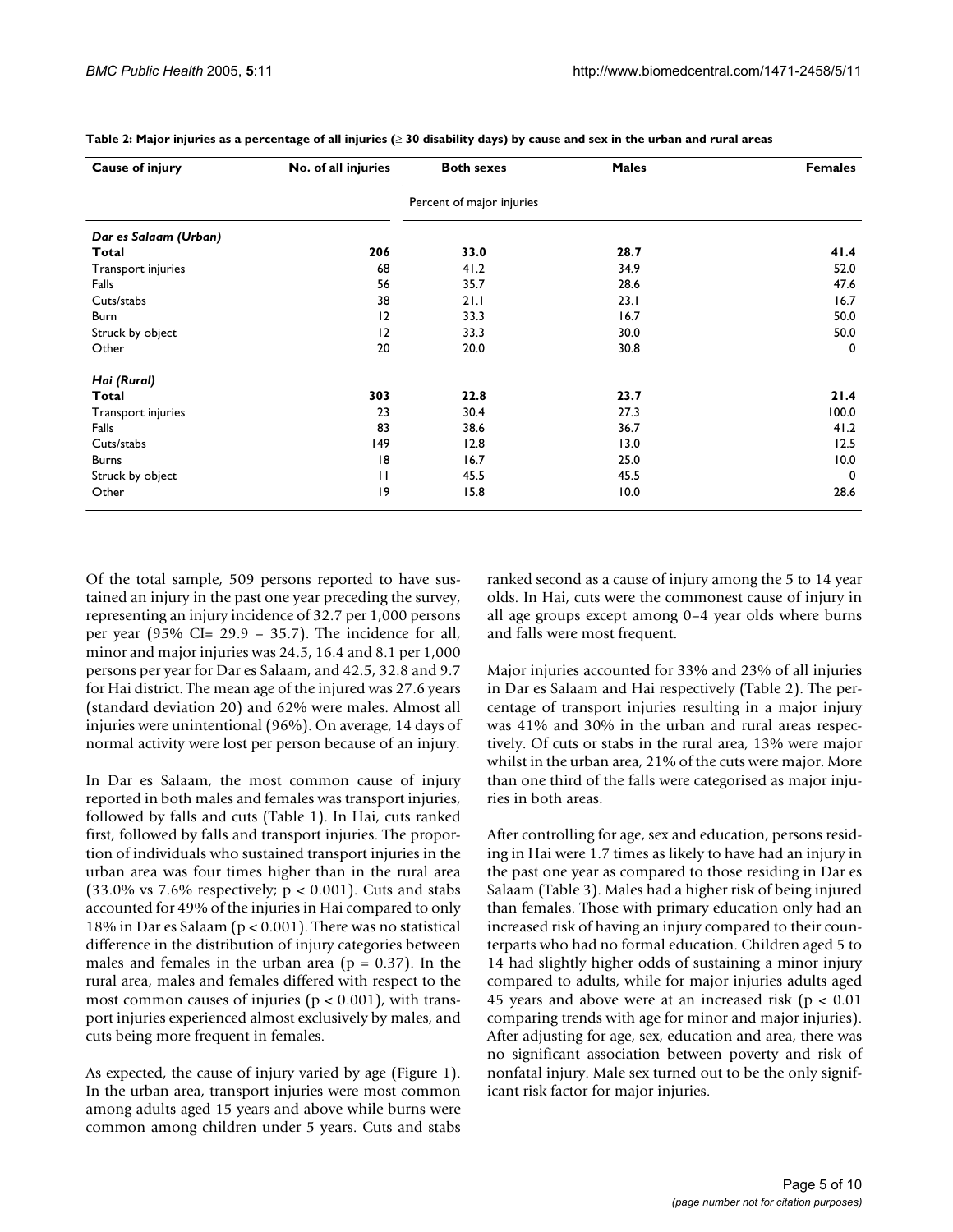| <b>Factors</b>                         | Total         |     | <b>All injuries</b>          |                 | <b>Major injuries</b>        |              | <b>Minor injuries</b>        |  |
|----------------------------------------|---------------|-----|------------------------------|-----------------|------------------------------|--------------|------------------------------|--|
|                                        | <b>Sample</b> |     | No. OR <sup>a</sup> (95% CI) |                 | No. OR <sup>a</sup> (95% CI) |              | No. OR <sup>a</sup> (95% CI) |  |
| Area                                   |               |     |                              |                 |                              |              |                              |  |
| Dar es Salaam (Urban)                  | 8188          | 206 | 1.0                          | 68              | 1.0                          | 138          | 1.0                          |  |
| Hai (Rural)                            | 7035          | 303 | $1.66$ (1.37 –<br>2.02)      | 69              | $1.09(0.75 -$<br>1.58)       | 234          | $1.94(1.54 -$<br>2.44)       |  |
|                                        |               |     | p < 0.001                    |                 | $p = 0.65$                   |              | p < 0.001                    |  |
| Age*                                   |               |     |                              |                 |                              |              |                              |  |
| $0 - 4$                                | 1720          | 49  | $1.28(0.83 -$<br>1.99)       | $\overline{13}$ | $0.85(0.38 -$<br>1.91)       | 36           | $1.53(0.91 -$<br>2.57)       |  |
| $5 - 14$                               | 3711          | 140 | $1.23(0.98 -$<br>1.56)       | 29              | $0.88(0.56 -$<br>1.40)       | $\mathbf{H}$ | $1.37(1.04 -$<br>1.79)       |  |
| $15 - 44$                              | 7140          | 212 | 1.0                          | 59              | 1.0                          | 153          | 1.0                          |  |
| 45+                                    | 2651          | 108 | $1.25(0.97 -$<br>1.59)       | 36              | $1.57(0.99 -$<br>2.47)       | 72           | $1.12(0.84 -$<br>1.50)       |  |
|                                        |               |     | $p = 0.20$                   |                 | $b = 0.10$                   |              | $p = 0.11$                   |  |
| Sex                                    |               |     |                              |                 |                              |              |                              |  |
| Females                                | 7844          | 196 | 1.0                          | 56              | 1.0                          | 140          | 1.0                          |  |
| Males                                  | 7379          | 313 | $1.75$ (1.46 –<br>2.12)      | 81              | $1.57$ (1.11 –<br>2.21)      | 232          | $1.81(1.46 -$<br>2.25)       |  |
|                                        |               |     | p < 0.001                    |                 | b < 0.01                     |              | p < 0.001                    |  |
| <b>Education**</b>                     |               |     |                              |                 |                              |              |                              |  |
| None                                   | 3546          | 97  | 1.0                          | 30              | 1.0                          | 67           | 1.0                          |  |
| Primary                                | 9674          | 362 | $1.50(1.09 -$<br>2.06)       | 92              | $1.02(0.59 -$<br>1.74)       | 270          | $1.77(1.21 -$<br>2.59)       |  |
| Secondary+                             | 2001          | 50  | $1.18(0.77 -$<br>1.82)       | 15              | $0.79(0.37 -$<br>1.71)       | 35           | $1.41(0.84 -$<br>2.36)       |  |
|                                        |               |     | $p = 0.01$                   |                 | $p = 0.67$                   |              | p < 0.01                     |  |
| Poverty quintiles (n<br>$= 12320$ )*** |               |     |                              |                 |                              |              |                              |  |
| I (Most poor)                          | 2471          | 95  | $1.13(0.82 -$<br>1.56)       | 22              | $1.05(0.56 -$<br>1.96)       | 73           | $1.15(0.80 -$<br>1.66)       |  |
| 2                                      | 2462          | 78  | $0.92(0.66 -$<br>1.29)       | 21              | $1.01(0.52 -$<br>1.97)       | 57           | $0.89(0.61 -$<br>1.32)       |  |
| 3                                      | 2466          | 81  | $0.96(0.69 -$<br>1.32)       | 23              | $1.11(0.61 -$<br>2.01)       | 58           | $0.91(0.62 -$<br>1.32)       |  |
| 4                                      | 2462          | 72  | $0.86(0.61 -$<br>1.22)       | 25              | $1.24(0.67 -$<br>2.29)       | 47           | $0.74(0.49 -$<br>1.12)       |  |
| 5 (Least poor)                         | 2459          | 83  | 1.0<br>$p = 0.49$            | 20              | 1.0<br>$p = 0.96$            | 63           | 1.0<br>$p = 0.19$            |  |

<span id="page-5-0"></span>**Table 3: Adjusted odds ratios (OR) for all, minor (<30 disability days) and major (**≥ **30 disability days) injuries by demographic and socio-economic factors**

\* 1 missing subject, \*\* 2 missing subjects

aAdjusted odds ratios from logistic regression models that included all variables in table except poverty

\*\*\* Adjusted for age, sex, area and education

p-value for test of heterogeneity

We investigated associations between different factors and some of the most frequent causes of injury (Table [4\)](#page-6-0). Rural residents were significantly less likely to have transport injuries compared to urban dwellers (OR = 0.39; 95% CI 0.23 – 0.66). Children aged between 5 and 14 years were less likely to sustain transport injuries compared to adults aged 15–44 years. Males had a significantly increased risk of having transport injuries compared to females. However, household consumption expenditure was not associated with risk of transport injuries. In the rural area, the commonest type of transport involved was bicycle (52%) while in the urban area cars and trucks (46%) and commercial buses (22%) were frequently involved (Table [5](#page-6-1)). In Dar es Salaam, 41% of those involved in transport injuries were pedestrians who were struck by motor vehicles or bicycles, whereas in Hai, the largest proportion of those with a transport injury were vehicle occupants (52%) followed by cyclists (35%).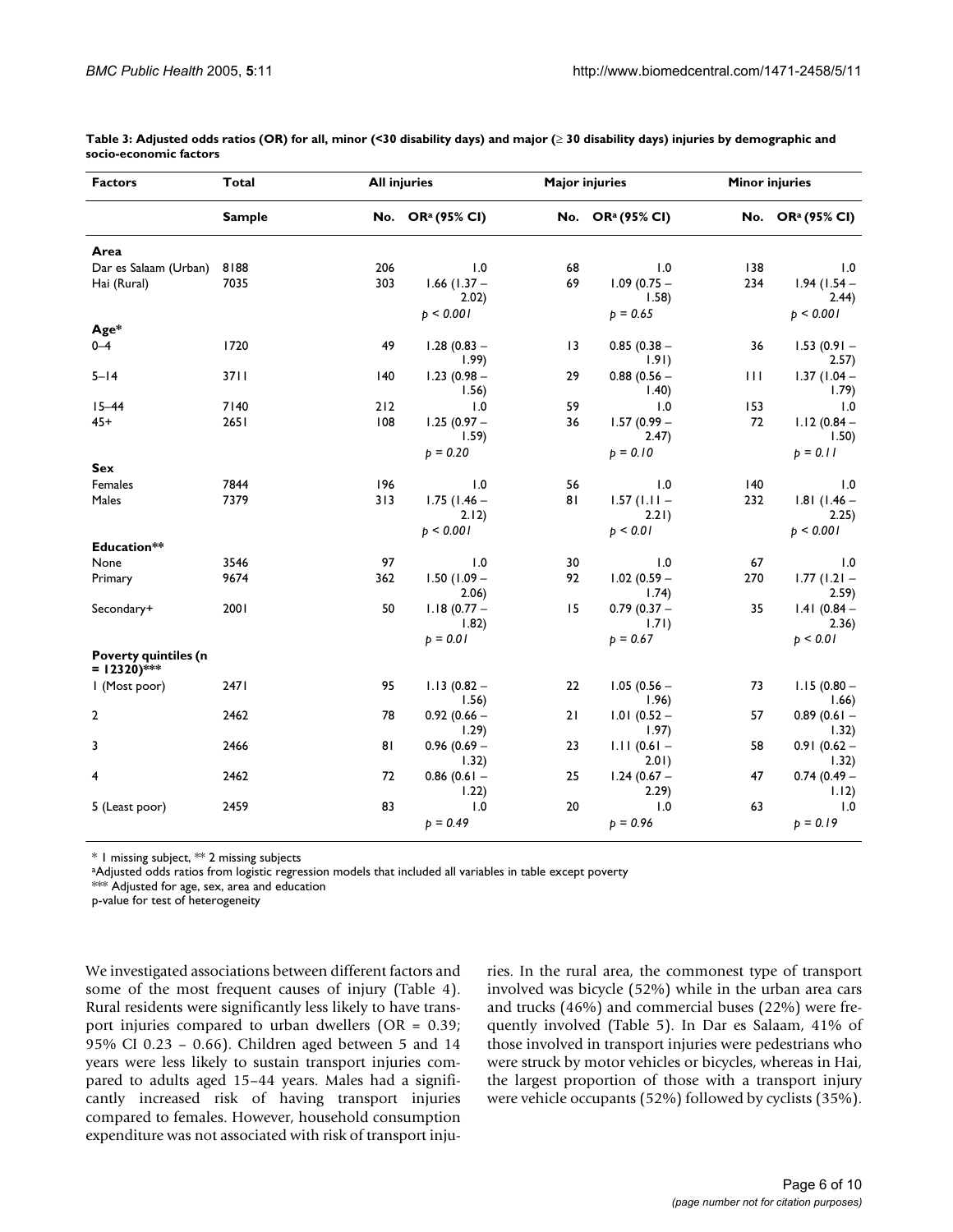| <b>Factors</b>                       | <b>Total Sample</b> |                 | <b>Transport injuries</b>           |                 | Falls                                |                 | Cuts/stabs                        |  |
|--------------------------------------|---------------------|-----------------|-------------------------------------|-----------------|--------------------------------------|-----------------|-----------------------------------|--|
|                                      |                     | No.             | OR (95% CI) <sup>a</sup>            | No.             | OR (95% CI) <sup>a</sup>             | No.             | OR (95% CI) <sup>a</sup>          |  |
| Area                                 |                     |                 |                                     |                 |                                      |                 |                                   |  |
| Dar es Salaam (Urban)                | 8188                | 68              | 1.0                                 | 56              | 1.0                                  | 38              | 1.0                               |  |
| Hai (Rural)                          | 7035                | 23              | $0.39(0.23 - 0.66)$<br>b < 0.001    | 83              | $1.56$ (1.09 - 2.25)<br>$b = 0.01$   | 149             | $4.27(2.96 - 6.15)$<br>b < 0.001  |  |
| Age*                                 |                     |                 |                                     |                 |                                      |                 |                                   |  |
| $0 - 4$                              | 1720                | 5               | $0.52(0.14 - 1.97)$                 | 15              | $2.21(0.98 - 4.98)$                  | 5               | $0.35(0.12 - 0.99)$               |  |
| $5 - 14$                             | 3711                | 8               | $0.28(0.13 - 0.63)$                 | 51              | $2.44$ (1.58 – 3.79)                 | 54              | $1.12(0.77 - 1.62)$               |  |
| $15 - 44$                            | 7140                | 60              | 1.0                                 | 41              | 1.0                                  | 80              | 1.0                               |  |
| $45+$                                | 2651                | 8               | $1.01(0.56 - 1.83)$<br>$b \le 0.01$ | 32              | $1.98(1.22 - 3.21)$<br>b < 0.001     | 48              | $1.19(0.82 - 1.74)$<br>$b = 0.07$ |  |
| <b>Sex</b>                           |                     |                 |                                     |                 |                                      |                 |                                   |  |
| Females                              | 7844                | 26              | 1.0                                 | 55              | 1.0                                  | 84              | 1.0                               |  |
| Males                                | 7379                | 65              | $2.66$ (1.64 - 4.29)<br>b < 0.001   | 84              | $1.62$ (1.14 - 2.30)<br>$b \le 0.01$ | 103             | $1.38(1.03 - 1.85)$<br>$b = 0.03$ |  |
| Education**                          |                     |                 |                                     |                 |                                      |                 |                                   |  |
| None                                 | 3546                | $\overline{10}$ | 1.0                                 | 30              | 1.0                                  | 23              | 1.0                               |  |
| Primary                              | 9674                | 67              | $1.76$ (0.63 - 4.93)                | 96              | $1.56(0.90 - 2.69)$                  | 151             | $1.61(0.98 - 2.66)$               |  |
| Secondary+                           | 2001                | 4               | $1.10(0.34 - 3.56)$                 | $\overline{13}$ | $1.50(0.67 - 3.38)$                  | $\overline{13}$ | $1.03(0.48 - 2.21)$               |  |
|                                      |                     |                 | $p = 0.15$                          |                 | $b = 0.27$                           |                 | $b = 0.05$                        |  |
| Poverty quintiles ( $n = 12320$ )*** |                     |                 |                                     |                 |                                      |                 |                                   |  |
| I (Most poor)                        | 2471                | 15              | $1.18(0.56 - 2.49)$                 | 19              | $0.67(0.36 - 1.22)$                  | 41              | $1.36(0.81 - 2.28)$               |  |
| 2                                    | 2462                | 12              | $0.90(0.41 - 2.01)$                 | 24              | $0.85(0.48 - 1.51)$                  | 35              | $1.14(0.68 - 1.91)$               |  |
| 3                                    | 2466                | 12              | $0.93(0.43 - 2.01)$                 | 24              | $0.84(0.48 - 1.49)$                  | 27              | $0.87(0.51 - 1.48)$               |  |
| 4                                    | 2462                | $\overline{13}$ | $0.99(0.47 - 2.11)$                 | 21              | $0.76$ (0.41 - 1.39)                 | 26              | $0.86$ (0.50 - 1.50)              |  |
| 5 (Least poor)                       | 2459                | 4               | 1.0<br>$p = 0.96$                   | 27              | 1.0<br>$p = 0.74$                    | 30              | 1.0<br>$p = 0.31$                 |  |

<span id="page-6-0"></span>**Table 4: Adjusted odds ratios (OR) for transport injuries, falls and cuts or stabs by demographic and socio-economic factors**

\* 1 missing subject, \*\* 2 missing subjects

aAdjusted odds ratios from logistic regression models that included all variables in table except poverty

\*\*\* Adjusted for age, sex, area and education

p-value for test of heterogeneity

<span id="page-6-1"></span>

| Table 5: Vehicles involved in crashes causing traffic injuries in the |  |
|-----------------------------------------------------------------------|--|
| urban and rural area                                                  |  |

|                | Type of vehicle Dar es Salaam $(n = 68)$<br>% | <b>Hai</b> ( $n = 23$ )<br>% |
|----------------|-----------------------------------------------|------------------------------|
| Car/truck      | 46                                            | 26                           |
| <b>Bus</b>     | 22                                            | 9                            |
| <b>Bicycle</b> | 16                                            | 52                           |
| Motorcycle     | $\overline{13}$                               | 4                            |
| Train          | 3                                             |                              |
| Cart           |                                               | ۹                            |

Our results show that rural residents were 1.6 times as likely as urban dwellers to experience a fall resulting in an injury. Falls were more likely in children aged below 15 years and adults 45 years and above (Table [4](#page-6-0)). They were reported to occur mainly in and around homes in the urban area (Table [6](#page-7-0)). In the rural area, outside home, on the roads and farms were reported to be the most frequent places of occurrence for falls.

Table [4](#page-6-0) shows that rural inhabitants had a four fold risk of experiencing injuries due to cuts or stabs compared to urban residents (OR = 4.27; 95% CI = 2.96 – 6.15). It was noted that 68% (102/149) of injuries due to cuts in the rural area were related to agricultural activities, of which 81% occurred in adults aged 15 years and above. The farm and outside homes were where the injuries occurred most (Table [6](#page-7-0)). In the rural area, about 50% of children aged 5– 14 years were injured when working on farms or around their homes and one third of the injuries were related to play. In the urban area, most (70%) of the children aged 5–14 years were injured while playing.

Burns accounted for about 6% (30/509) of all injuries in both areas. Children aged less than five years were 8 times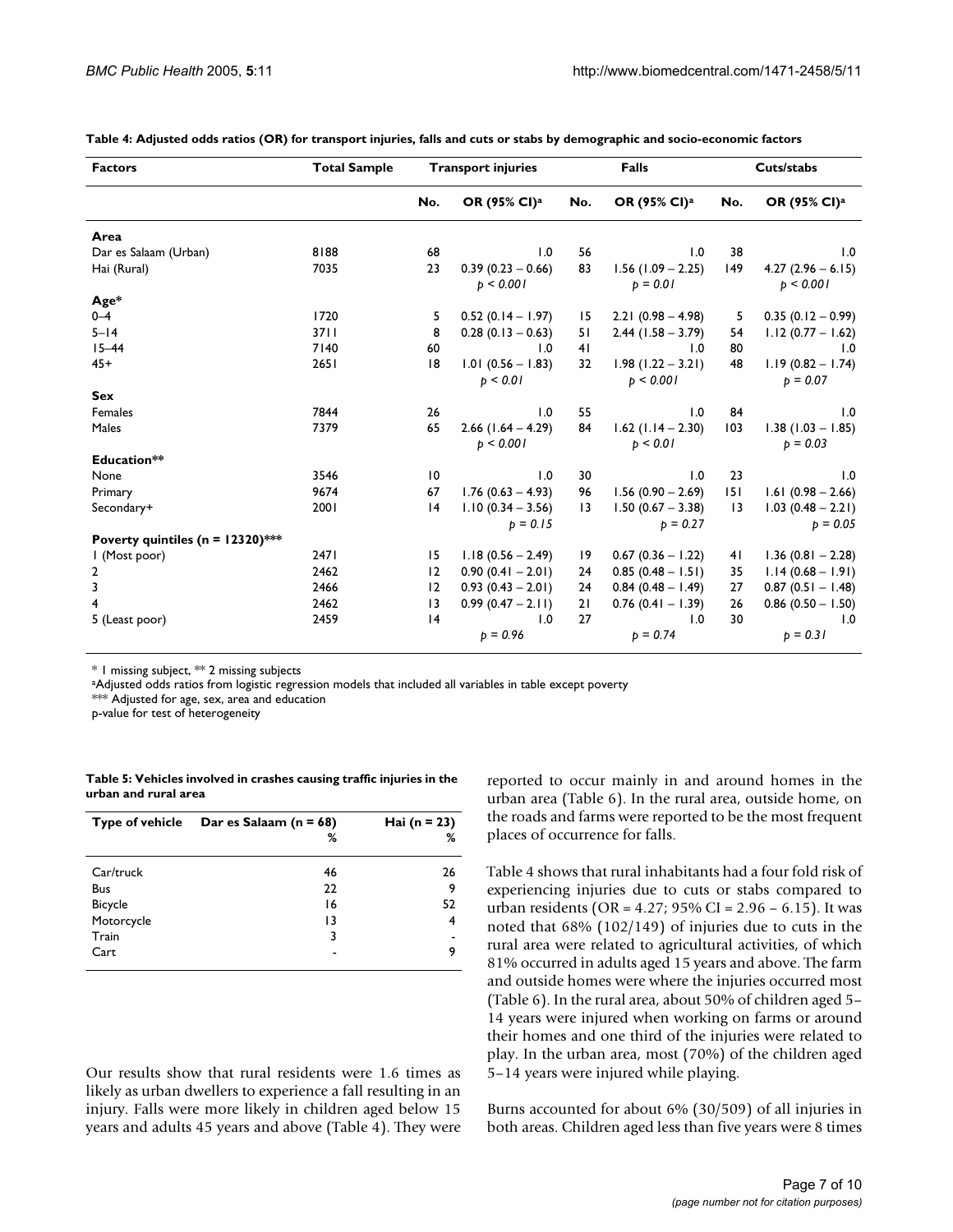| Place of injury                     | <b>All injuries</b>      |                             | <b>Falls</b>            |                         | Cuts                    |                                 |  |
|-------------------------------------|--------------------------|-----------------------------|-------------------------|-------------------------|-------------------------|---------------------------------|--|
|                                     | Urban ( $n = 206$ )<br>℅ | <b>Rural (n = 303)</b><br>% | Urban ( $n = 56$ )<br>% | Rural ( $n = 83$ )<br>% | Urban ( $n = 38$ )<br>% | <b>Rural</b> ( $n = 149$ )<br>℅ |  |
| Home                                |                          |                             |                         |                         |                         |                                 |  |
| Inside                              | 16.9                     | 12.5                        | 23.2                    | 6.0                     | 13.2                    | 8.1                             |  |
| Outside                             | 24.3                     | 24.8                        | 41.1                    | 31.3                    | 39.5                    | 24.8                            |  |
| Workplace/factory                   | 8.3                      | 2.3                         | 3.6                     | 3.6                     | 23.7                    | 1.3                             |  |
| Farm                                | 0                        | 33.3                        | 0                       | 22.9                    | 0                       | 53.0                            |  |
| On the road                         | 38.8                     | 19.5                        | 5.4                     | 25.3                    | 15.8                    | 6.7                             |  |
| Recreation area<br>including sports | 9.7                      | 1.9                         | 21.4                    | 2.4                     | 7.9                     | 1.3                             |  |
| School                              | و. ا                     | 4.6                         | 5.4                     | 8.4                     | 0                       | 4.0                             |  |

<span id="page-7-0"></span>**Table 6: Place of injury by area and cause**

as likely to sustain injuries due to burns as adults aged 15 to 44 years (OR = 8.58; 95% CI =  $1.73 - 42.5$ ). Although the magnitude of association appears to be large, the estimate was based on small numbers (16 and 5 injuries respectively; table not shown).

#### **Discussion**

In this study, we found major differences between urban and rural residents with respect to cause and severity of injury and the circumstances in which they occurred. This has great implications in setting priorities when planning for intervention strategies.

Transport injuries formed the most common injury category in the urban area. The low risk of transport injury in the rural areas is probably a reflection of the relatively lower level of motorization in this mainly agricultural area. However, they will often have more serious consequences than other types of injury. A number of studies have reported similar findings. In a study from Pakistan, farmers were found to be at a lower risk of traffic injury than labourers and vendors [11]. A study from Bangladesh found a low incidence of traffic injury in a rural population [14]. Our data revealed that in the rural area, bicycle injuries predominated while in the urban area motorized vehicles accounted for a large proportion of transport injuries. Bicycles play a very important role in rural areas of Tanzania as a means of transport. In the urban area, most of the transport injury victims were passengers on public transport and pedestrians. Previous studies from developing countries have also reported the dominance of pedestrians, passengers of commercial vehicles and cyclists as vulnerable road users to transport injuries [10,11,21]. A hospital-based study conducted in an urban area in Tanzania reported that 42% of those subjected to transport injuries were pedestrians [4]. Strategies for prevention of transport-related injuries should take into account the local patterns.

Cuts and stabs by instruments such as axes and machetes constituted the most frequent injury category in the rural area, which is due to the fact that rural residents engage in agricultural activities using unprotected equipment. Cuts and stabs also contributed significantly among children aged 5 to 14 years with farm work being the common activity in the rural setting while play was the main contributing factor in the urban area. As emphasized in other studies, there is a need for safe space for play among children. In addition, the issue of a working child in developing countries like Tanzania needs to be addressed.

Falls were also a significant contributor among young children and older adults. A better understanding of the circumstances in which falls occur would assist in planning for fall-prevention programmes in Tanzania. Injuries due to accidental poisoning were infrequently reported in both areas and hence grouped under 'others'. It is possible that people were not comfortable reporting such events. In addition, near drowning did not feature among the causes of nonfatal injuries although the urban area has a port.

Except for transport injuries which were the commonest cause of fatal and nonfatal injuries in the same surveillance areas, the distribution of nonfatal injuries differed essentially from those of fatal injuries reported for 1992– 1998 in the same surveillance areas [22]. In addition to transport injuries, the commonest causes of injury death were suicide, assault, accidental poisoning and drowning while the main causes of nonfatal injuries were falls, cuts and burns in these settings.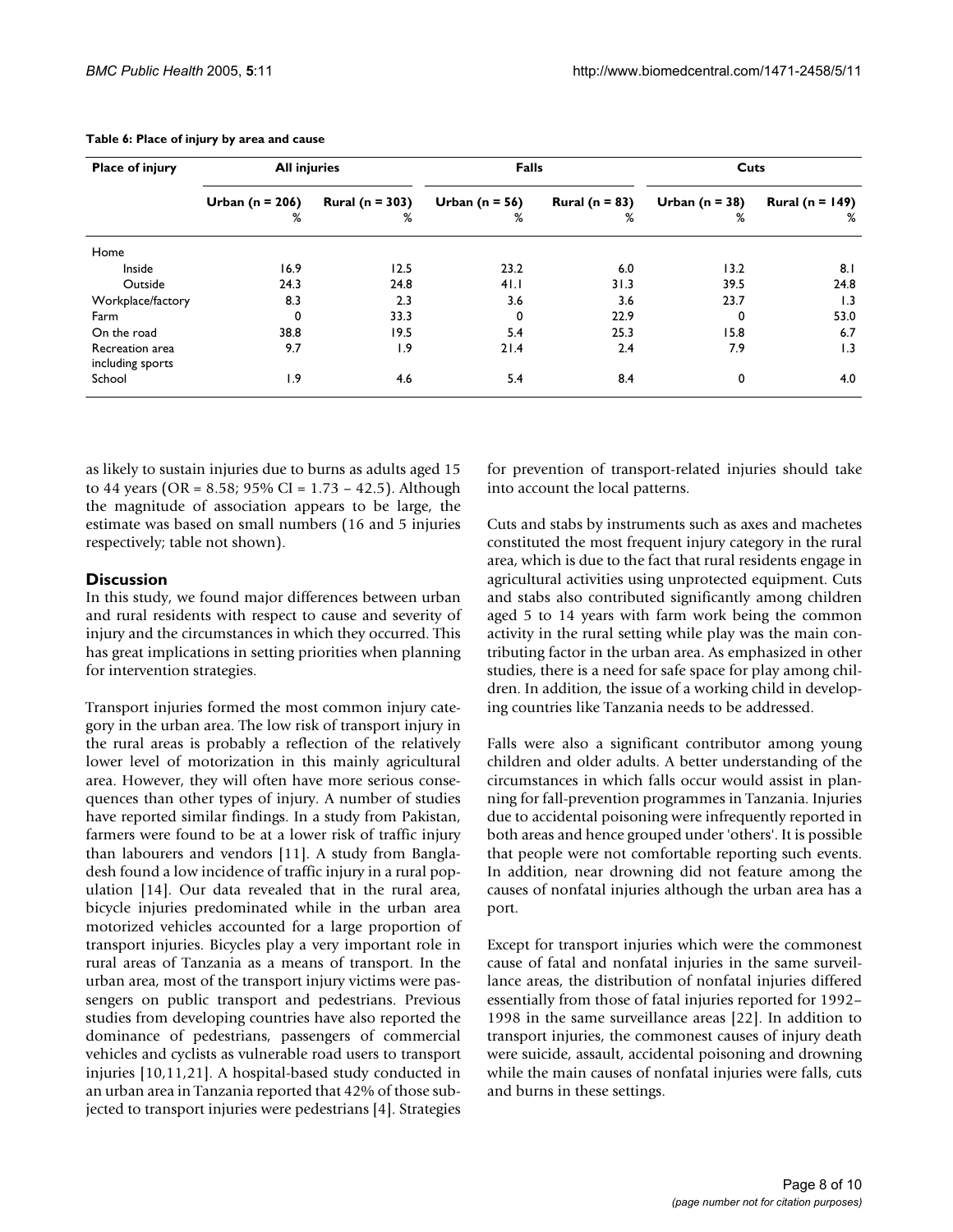A significant risk factor for injury turned out to be the place of residence. The likelihood of self reported injury was 66% higher for rural residents compared to urban residents. Similar findings have been reported from other studies [13,23]. However, a study from Uganda found a high incidence of injury in the urban setting [12]. For severe injuries, we observed similar rates in the urban and rural areas. The main explanation is that transport injuries are more common and more severe in the urban areas whereas cuts and stabs are less common but more severe than in the rural area.

Age is an important risk factor for many injuries but its influence varies between specific injury groups. Our findings show that adults aged 15–44 years are at a high risk of transport injuries. This has great economic impact since these are people in their most productive years and the injuries impose a considerable burden on their families and the society as a whole. Children below 15 years were at greater risk of injuries due to falls. This may be due to high risk environments such as lack of proper play facilities. This is in keeping with studies from other developing countries whereby falls among children have been reported to be a common cause of injury seen in hospitals [24]. As expected, males were found to have an increased overall risk of injury which was more pronounced for transport injuries. A possible explanation may be that men spend more time on the roads than females and therefore they are more prone to high risk behaviours or unsafe road practices [25].

Socio-economic status has been documented to be an important determinant of injury, although the effect depends on the socio-economic indicator considered, the cause and severity of injury [7]. We found no significant relationship between income poverty and nonfatal injuries. This is consistent with findings from other studies [26,27]. Persons with primary education were at a greater risk of injuries than those with no formal education. This finding conforms to results from a previous study done in India [28].

The findings of this study are subject to a number of limitations. The information is based on self-reported data elicited through interviews, which is subject to recall bias [19,29]. A 12 month recall period was used in this study in order to include as many injuries as possible. Although long recall periods underestimate injury rates, they can be useful in investigating associations between injuries and different risk factors. Initial multiple logistic regression analysis was done using injuries reported in the three months prior to the interview only. We found that the pattern of the associations was similar to that based on all injuries except for area of residence where the size of the effect was stronger when a short recall period was used

(results not shown). Other studies have demonstrated that relative risks are not affected when a long recall period is employed [30]. In a previous report, we found that memory decay was greater in the rural area than in the urban area [19]. Therefore, the actual difference in rates between the urban and rural area may have been underestimated.

Intentional injuries such as assaults and domestic violence are probably underreported since they would not be adequately captured in such a survey. This may lead to injury rates being underestimated. In this study, a clinical injury severity assessment was not possible. Disability days were used instead as a measure of severity of injury. One should be careful in generalizing the findings to other urban and rural settings of the country. Dar es Salaam is in many ways different from other urban areas of Tanzania and Hai is a relatively wealthy rural area. Furthermore, it might be difficult to generalize the findings to the surveillance areas due to the selection process that was employed. However, from our knowledge of the areas, we see no obvious reasons indicating that our samples should be very different from the urban and rural surveillance areas. Despite its limitations, this study has generated information that could be useful for targeted prevention at the local level.

#### **Conclusions**

This study, the first of its kind in Tanzania, describes the patterns of nonfatal injuries and associated socio-demographic and socio-economic factors. It has attempted to identify specific groups of individuals as having a greater risk of experiencing certain types of injuries. This information is important for raising the level of awareness among policy makers and the public in general since the problem of injury receives little attention in most of the developing world including Tanzania. It is also useful in setting priorities for cause-specific prevention strategies. More detailed qualitative studies are required, however, on sensitive events such as assault. A nationally representative sample is also essential to measure the health burden due to nonfatal injuries.

# **Competing interests**

The author(s) declare that they have no competing interests.

# **Authors' contributions**

CM designed and conducted the study, performed statistical analysis, wrote the initial draft and revisions of the manuscript after consultation with other authors. IH, AN and GK participated in the design of study and revision of the manuscript. PS and YH participated in study design and co-ordination, and in revision of manuscript. All authors read and approved the final manuscript.